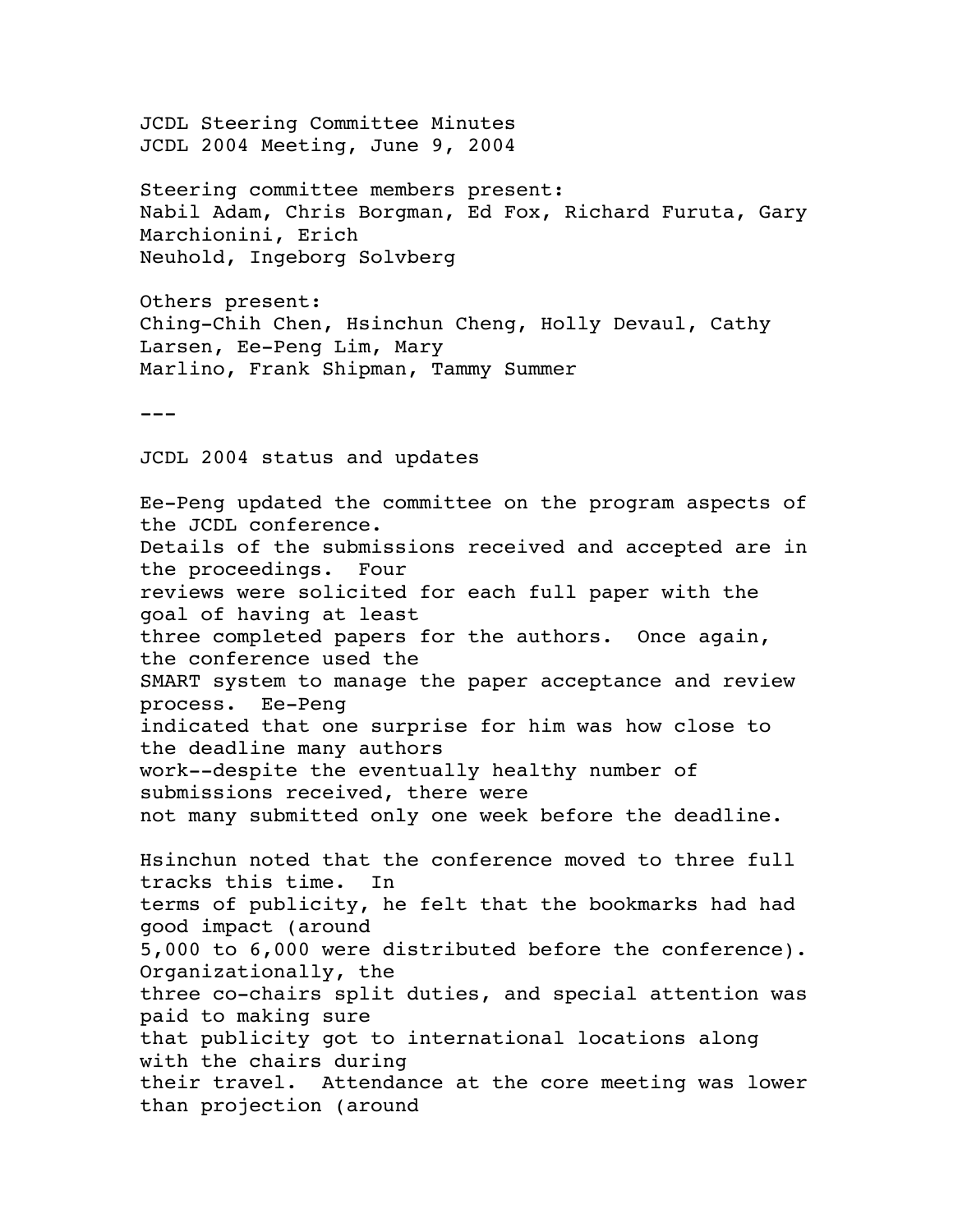300 actual instead of the 350 expected) but attendance at the Symposium on Intelligence and Security Informatics was greater than expected, making up the difference. Tutorial attendance was as expected. Tutorials and workshops with insufficient registration were cancelled instead of being offered. As in previous years, all workshop and conference attendees are expected to pay registration for their respective meetings. The exception were the conference's keynote speakers who also received expenses, but not honorarium. The conference decided to provide lunches this year because of the relatively isolated meeting location. As a result, the banquet was separated out as an extra-cost option. (Note: Banquet attendance was reasonable--over 1/3 and possibly 1/2 of the conference registrants attended). In addition to the conference budget, the conference also received about \$20K from the University of Arizona, \$8K from industrial sources, and \$85K from the NSF in support of the security workshop.

---

JCDL 2005 status and update

JCDL 2005 is nearing completion of its hotel negotiations. Preparation of the TMRF is in progress. The conference committee is mostly staffed with the program committee yet to be invited.

 $-$ 

Awards

The awards given at JCDL 2004 were discussed. General reaction to the poster award was favorable. Hsinchun will consider funding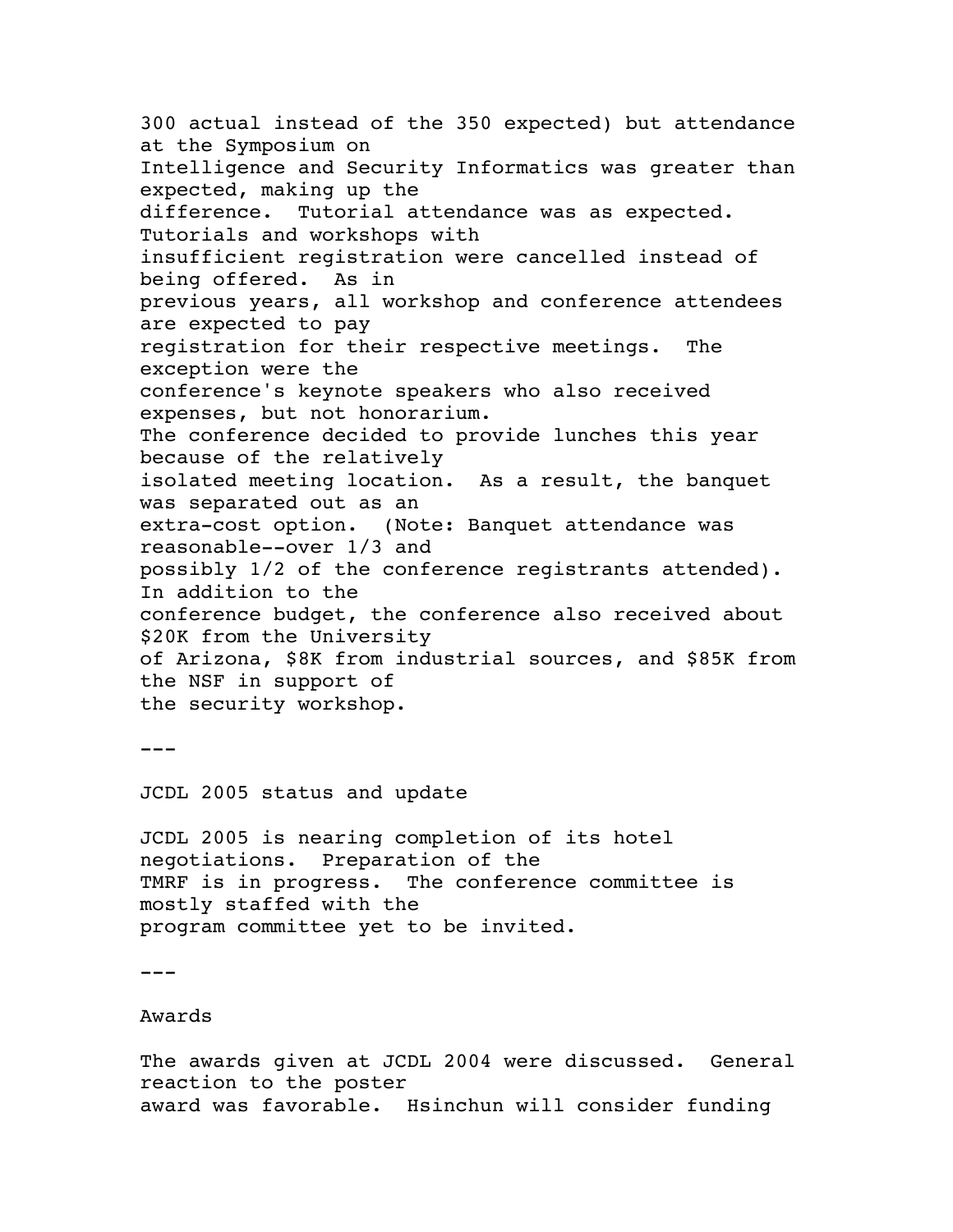the International paper and poster awards for another year. Nabil will also consider whether to offer the Student Environmental Studies paper award again.  $---$ Doctoral Consortium TCDL is initiating a doctoral consortium with JCDL 2005. Ingeborg and Patrick Fan were appointed by TCDL as a task force to find organizers for this event and to get the organizational efforts started. The consortium will require space from JCDL 2005 but will try to minimize other demands on the conference. We will need to consider whether to incorporate this as a JCDL event in subsequent years.  $---$ JCDL 2006

The steering committee received a proposal from Gary Marchionini to hold JCDL 2006 on the University of North Carolina's campus. Some key people have been identified for the conference committee already (Gary as General Chair, Barbara Wildemuth as Treasurer and Michael Nelson as Program co-chair augmented by a more senior member of the community). The committee voted to accept the proposal (Ed moved, Chris seconded, unanimous vote with Gary abstaining).

 $-$ 

JCDL 2007

The steering committee is soliciting proposals for JCDL 2007. There was some discussion about a promising lead.